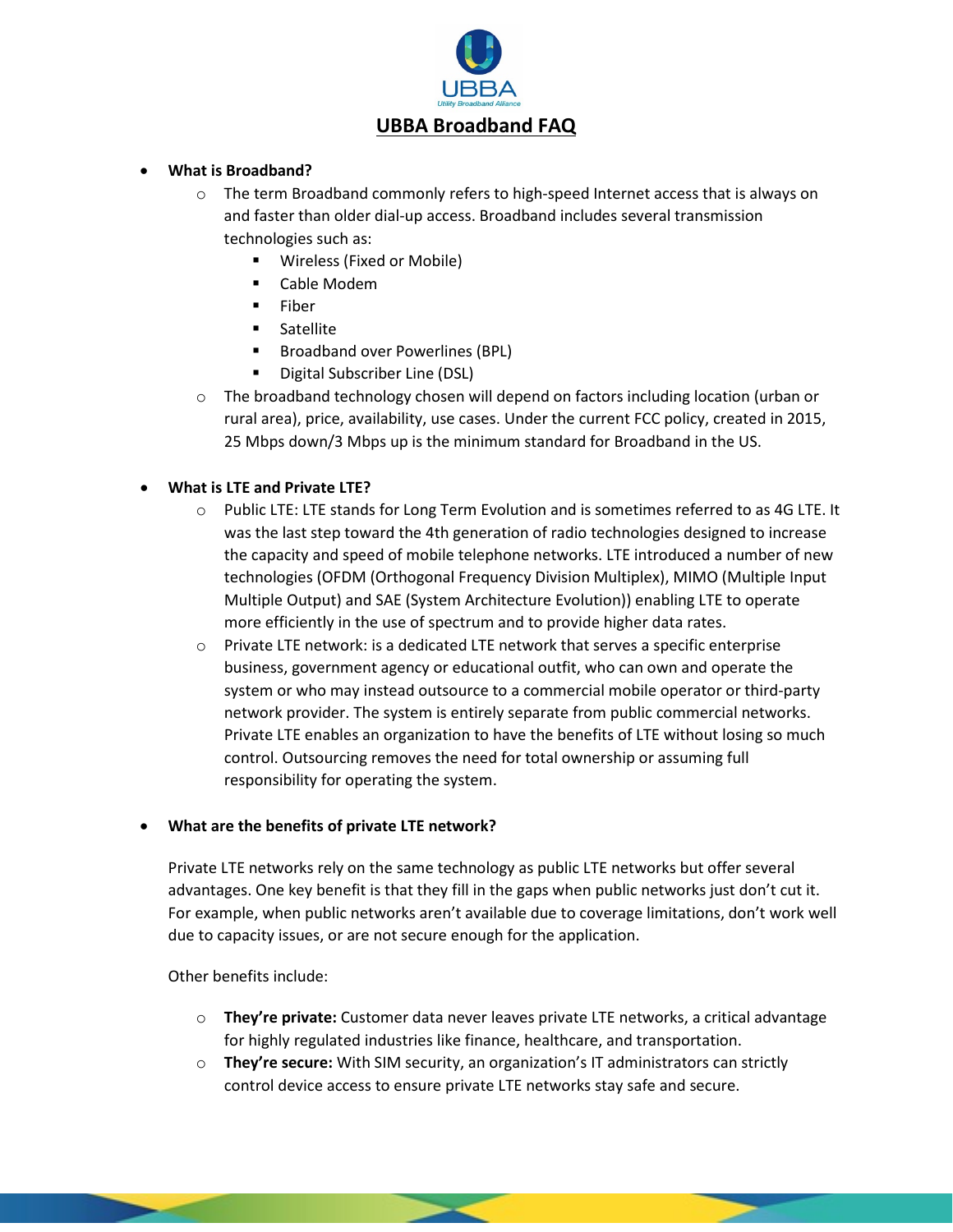- o **They're flexible:** Each organization has unique application needs, and private LTE networks are flexible enough to allow customization.
- o **They're high capacity:** Public LTE networks use a dedicated or shared spectrum and are tailored to put users in control of their infrastructure density.
- o **They offer better QoS:** Quality of service, or QoS, is better with LTE technology because customers have control over how they prioritize data traffic end-to-end, enabling them to keep mission-critical applications up and running.
- o **They have deterministic latency:** With private LTE networks, users can set a fixed time for data transfer. This is especially important in factory settings where tight synchronization for devices is critical.
- o **They're resilient:** If an enterprise customer needs better resiliency or uptime, private LTE networks offer the ability to deploy additional cells. Plus, they can also allow fallback to public LTE on the same cellular device if needed.
- o **They offer better coverage:** Forget connection loss. With private LTE networks, the handover between private LTE cells is seamless and error-free. Plus, they can reach through building walls and other obstacles that might block a Wi-Fi signal. They cost less: While individual cells cost more than enterprise-grade Wi-Fi access points, organizations need less of them to provide the same level of coverage. Not only that, but the cost of cables, power, and maintenance is less than public networks.
- **What is Spectrum?**
	- $\circ$  Radio Spectrum refers to the airwaves around the world used for wireless data transmission, it ranges from the single kilohertz (kHz) level all the way up to hundreds of gigahertz (GHz).
- **What are the main differences between Licensed and Unlicensed Spectrum?**
	- $\circ$  In the US, spectrum is carved into hundreds of thousands of licenses divided into hundreds of licensed and unlicensed bands with defined use cases. The FCC oversees spectrum allocation, use case definitions, licensing, and auctions.
	- o Unlicensed Spectrum: In spectrum that is designated as unlicensed or license-exempt, any user can operate in the band without a government-issued license. They must, however, use certified radio equipment and comply with technical requirements, including transmission power limits. This is to minimize interference; yet, because users do not have exclusive access to the spectrum, as usage increases, the likelihood of interference grows. Range limits and higher latency may also result. Unlicensed bands commonly used by utilities are typically in what are known as the industrial, scientific, and medical (ISM) bands. These include the 902 MHz-928 MHz band, the 2.4 GHz band, and the 5.8 GHz band.
	- o Licensed Spectrum: Licensed spectrum allows for exclusive use of frequencies or channels in specific locations. They generally offer higher transmit power (which also means fewer nodes and lower infrastructure costs) and better signal-tonoise ratios. In the US, the rights to use commercial spectrum have generally been auctioned and licensed by geographic area, such as Economic Areas (EAs) or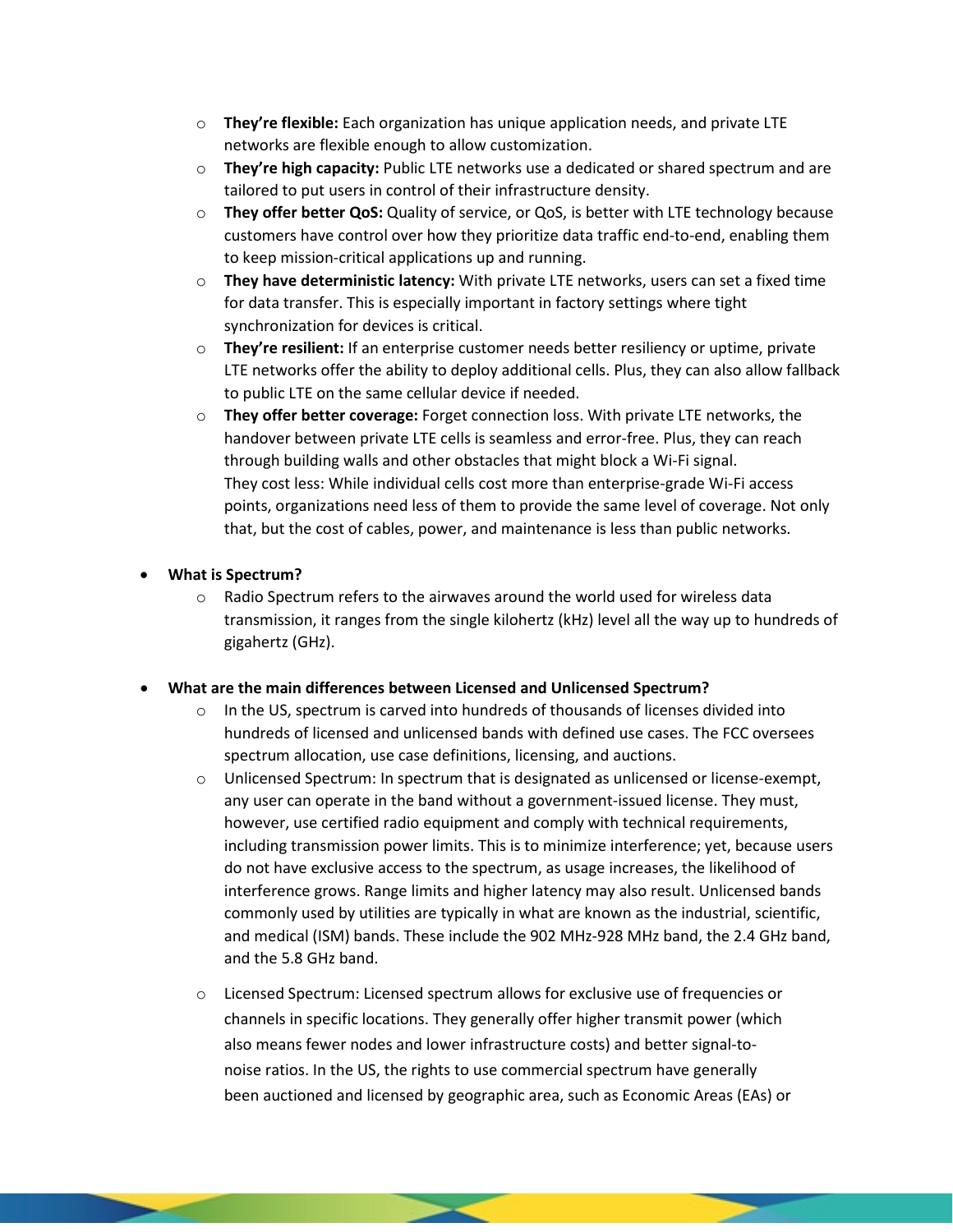Cellular Market Areas (CMAs), among others. They may be vast—there are only six Economic Area Groupings (EAGs) nationwide in the US. Or they may be made up of only a few counties (e.g., there are more than 700 CMAs in the US). These areas may also be further divided into smaller licenses by dividing the band into narrower spectrum slices (disaggregating) or dividing the geographic area into smaller regions (partitioning; e.g., into a single county or an even smaller area). Licensed spectrum bands (or partitioned or disaggregated portions of the license) may be bought and sold or leased. Approval by the FCC is needed for transfer or lease of a license, although there are streamlined procedures under certain circumstances.

#### • **How can a utility get Licensed Spectrum?**

 $\circ$  There are two ways a utility may use licensed spectrum in its networking: it may acquire infrastructure and services from a vendor that owns the spectrum and leases it to the utility, or it may acquire its own licenses and equipment and deploy and operate independently. Many utilities do both, using different bands and technologies for different applications.

#### • **What is Spectrum Sharing?**

 $\circ$  Spectrum sharing is the simultaneous usage of a specific RF band in a specific geographical area by several independent entities, leveraged through mechanisms other than traditional multiple- and random-access techniques*.* In addition to governmental regulatory bodies like the FCC, private companies such as Google, Intel, and Qualcomm are promoting shared spectrum standards. The bands being explored are typically underutilized, such as 150 MHz partially controlled by the US military at 3.5 GHz, also known as CBRS. Table 5-1 summarizes the characteristics of licensed, unlicensed, and shared CBRS spectrum.

## • **What is Narrowband?**

- $\circ$  Narrowband refers to telecommunications tools, technologies and services that utilize a narrower set or band of frequencies in the communication channel. These utilize the channel frequency that is considered flat or which will use a lesser number of frequency sets. The lower frequency bands used by narrowband systems propagate much further, due to physics. This reduces power requirements for the same distance or increases the range for the same power consumption.
- $\circ$  Many applications, such as smart metering and oil/gas monitoring, have historically used narrowband communications for their increased range and reliability. With the growing demand for advanced surveillance and more data-heavy applications like video streaming, many industries are looking into the benefits of broadband technologies for those applications.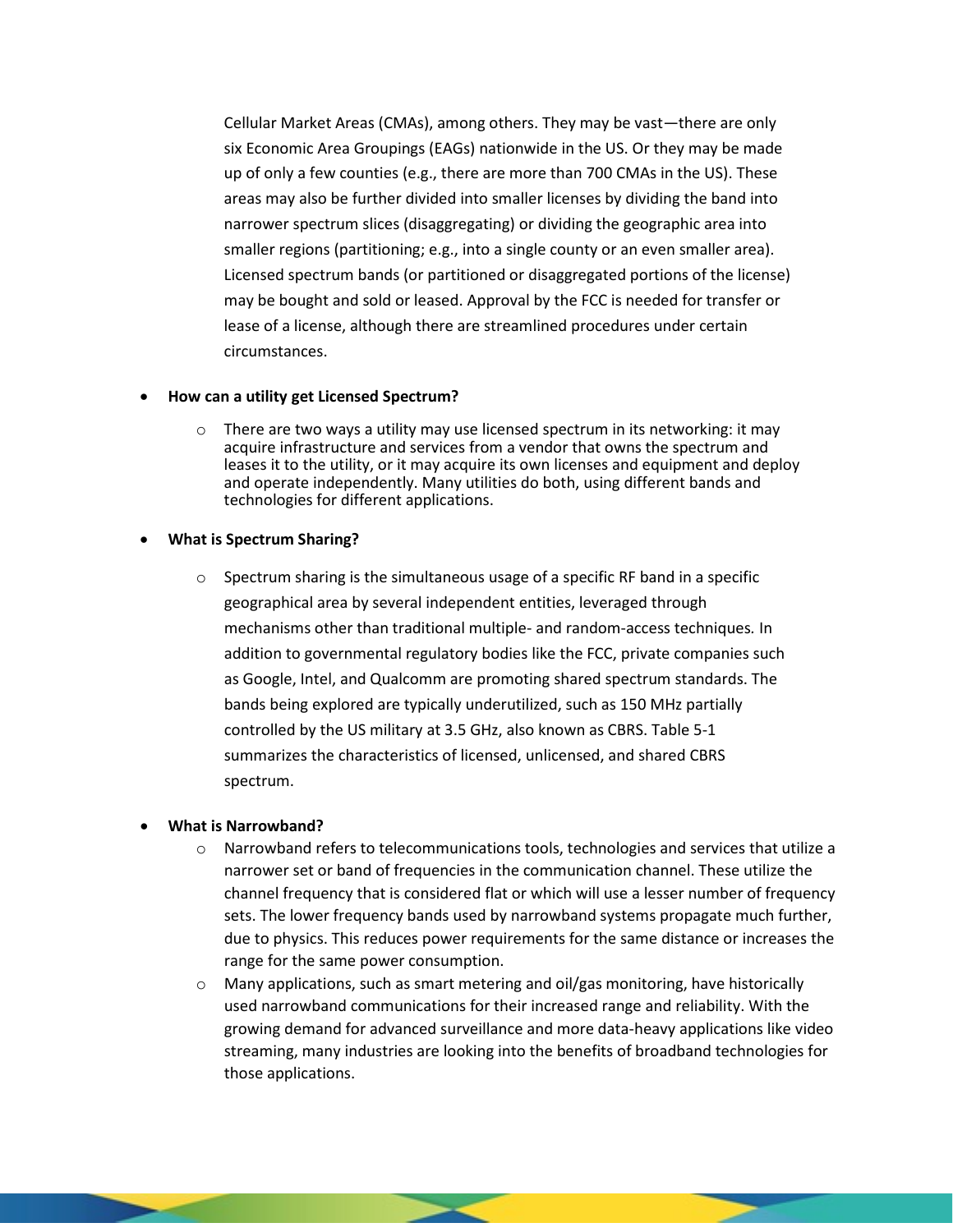## • **How is Private LTE different from Public Carrier LTE?**

- $\circ$  Private LTE enables organizations to have a dedicated broadband network with flat-rate pricing, most often when Wi-Fi and public LTE don't provide the performance, costeffectiveness, or security necessary for particular use cases
- $\circ$  On-site micro towers and small cells mimic a standard public cellular network, but with less traffic congestion and greater security.
- $\circ$  In large areas where organizations are dealing with significant amounts of data traffic, public LTE infrastructure isn't always available. Even if public LTE is available, per-bit pricing may be cost-prohibitive. Private LTE can be provisioned anywhere, with flat-rate pricing. Private LTE infrastructure also enables organizations to keep certain data on-site instead of sending all of it off site, and to prevent the performance fluctuations that can result from bandwidth competition on public LTE networks.

## • **Why is low-latency important for utilities and how can it be achieved in Private LTE?**

- $\circ$  The utility industry is undergoing a transformation as it modernizes to a more efficient and smarter grid. Networks will have to carry a wide variety of mission-critical data from substations, generation facilities, and other locations back to their control centers to ensure reliable energy delivery. Determinism and guaranteed performance are required by protection applications to keep the lights on.
- $\circ$  Latency, or lag, is defined as the average time between the transmission of a packet of data and the reception of an acknowledgment. There are several mission critical applications that do not necessarily require very high data rate, but they do require low latency.
- $\circ$  Lower latency refers to a minimal delay in the processing of computer data over a network connection. The lower the processing latency, the closer it approaches realtime. ... Any latency below 100 milliseconds (ms) is considered good, and below 50 ms is very good. Latest advances in 4G LTE have already reached latency times in the low 20ms range.

## • **Why select Private LTE over Wi-Fi ?**

- $\circ$  Private LTE is emerging as a solution to augment and, in some cases, replace Wi-Fi in enterprise networks. Private LTE is a standards-based LTE network scaled down to fit the needs of entities. These include large corporations, utility metering, smart cities, drones, transportation hubs, education campuses, stadiums and other venues.
- o Big organizations like private LTE networks because they offer a more secure, scalable and resilient solution compared to traditional Wi-Fi. Wi-Fi networks have come under hacking attempts and are vulnerable to intrusion threats more than cellular networks like LTE.